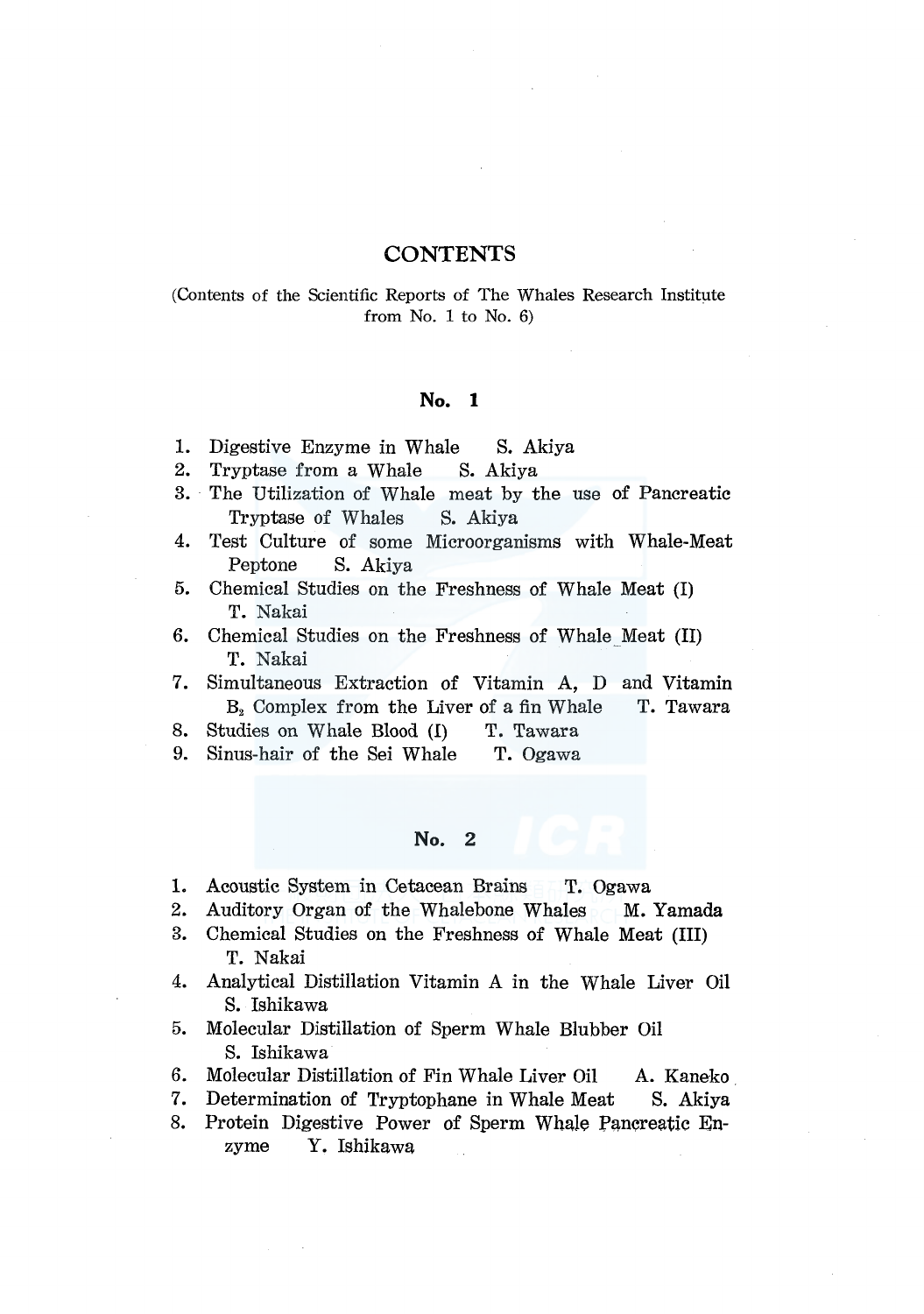#### ii CONTENTS

9. Experiment on Digestion of Whale Meat by Koji-Mould S. Tsukamoto

# No. 3

- 1. Sensory Tubercles of Lips and Oral Cavity in the Sei and the Fin Whale T. Ogawa
- 2. Distribution of Red Marrow in the Bones of the Fin Whale T. Ohe
- 3. Cetacean Larynx, with Special Remarks on the Laryngeal Sack of the Sei Whale and the Aryteno-Epiglottideal of Sperm Whale H. Hosokawa
- 4. Bacteriological Studies on Freshness of Whale Meat (I) T. Akiba
- 5. Protein Digestive Power of Sperm Whale Y. Ishikawa
- 6. Properties of Fats and Oils contained in Various Parts of Sperm Whale Body T. Mori
- 7. Studies on Kitol (I) T. Tawara
- 8. Studies on Kitol (II) T. Tawara
- 9. Studies on Kitol (III) T. Tawara
- 10. Respiratory Pigment of Whale (Studies on Whale Blood (II) T. Tawara
- 11. Methionin in Whales M. Yoshida
- 12. Factory Ship Whaling Around Bonin Island in 1948 K. Mizue
- 13. Statistic Study of Foetues of Whales K. Mizue
- 14. Biological Survey of Fin and Blue Whales Taken in the Antarctic Season 1947-48 by the Japanese Fleet M. Nishiwaki

### No. 4

- 1. Body Weight of Sperm and Sei Whales located in the Adjacent Waters of Japan H. Omura
- 2. Diatom Infection on Blue and Fin Whales in the Antarctic Whaling Area V (the Ross Sea Area) H. Omura
- 3. Whales in the Adjacent Waters of Japan H. Omura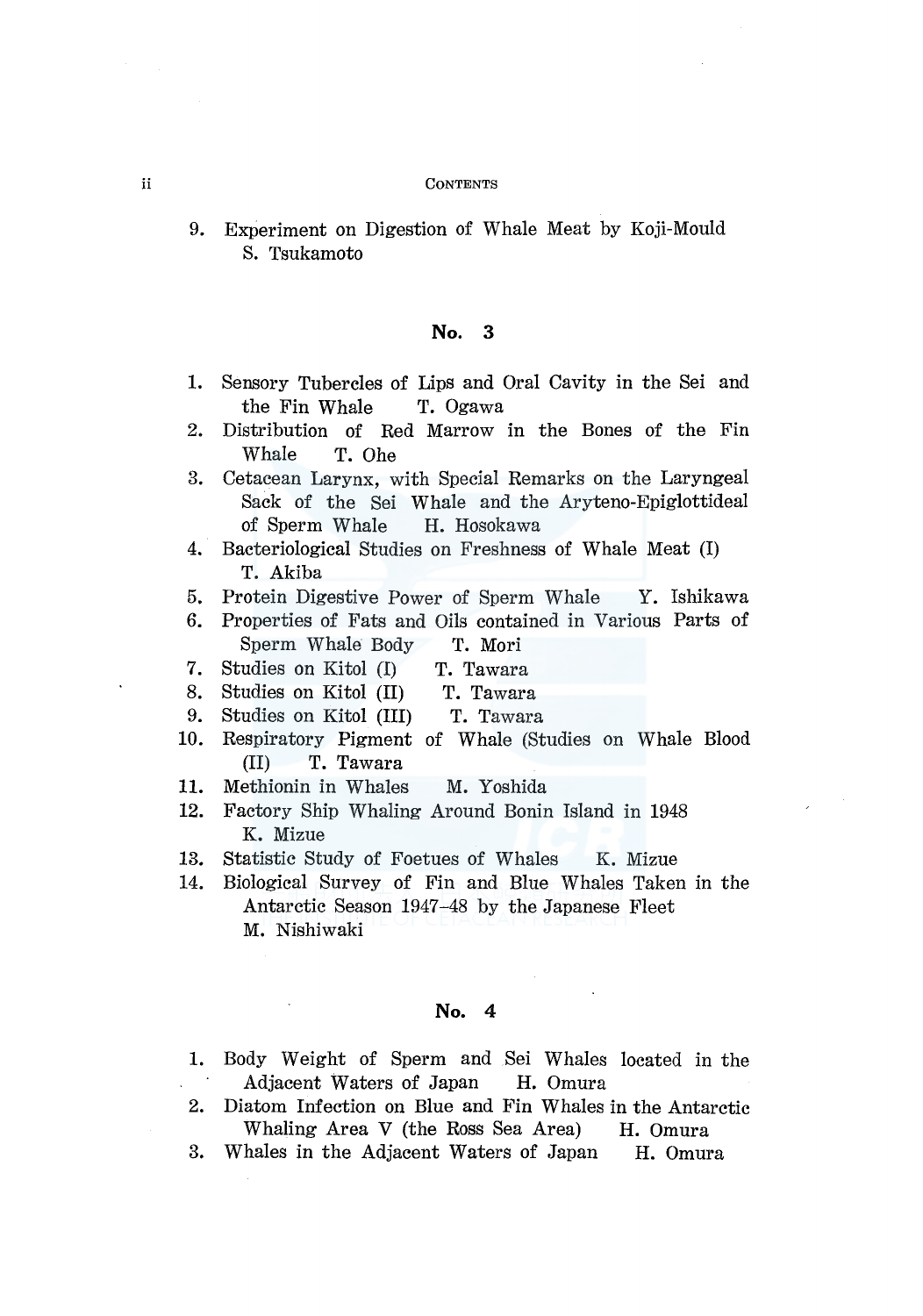#### **CONTENTS**

- 4. Determination of the Age of Antarctic Blue and Fin Whales by the Colour Changes in Crystalline Lens M. Nishiwaki
- 5. Age Characteristics in Baleen Plates M. Nishiwaki
- 6. Body Weight of Whales M. Nishiwaki

#### No. 5

- 1. Bactriological Studies on Freshness of Whale Meat (II) T. Akiba
- 2. Pelvic Cartilages of the Balaenoptera-Foetuses, with Remarks on the Specifical and Sexual Difference H. Hosokawa
- 3. Iconography on the Abdominal Cavity and Viscera of the Balaenoptera, with Special Remarks upon the Peritoneal Coverings T. Ohe
- 4. Isolation of Histidine from Whale Blood using 3, 4-Dichlorbenzen Sulfonic Acid S. Akiya
- 5. Studies on Kitol, IV. Purification of Kitol by Chromatographie T. Tawara
- 6. Substances Related to Vitamin A in the Whale Liver Oil S. Ishikawa
- 7. Thermal Decomposition of Kitol S. Ishikawa
- 8. Grey Whales in the East Sea Area of Korea K. Mizue
- 9. Food of Whales K. Mizue
- 10. Biological Investigation on Blue and Fin Whales Caught by the Japanese Antartic Whaling Fleets M. Nishiwaki, T. Ohe

## No. 6

- 1. Extrinsic eye muscles of the whale, with special remarks upon the innervation and function of the musculus retractor bulbi H. Hosokawa
- 2. Histological Studies on the Respiratory Portions of the Lungs of Cetacea T. Murata
- 3. Brain of the Sperm Whale *(Physeter catodon, L.)*  T. Kojima